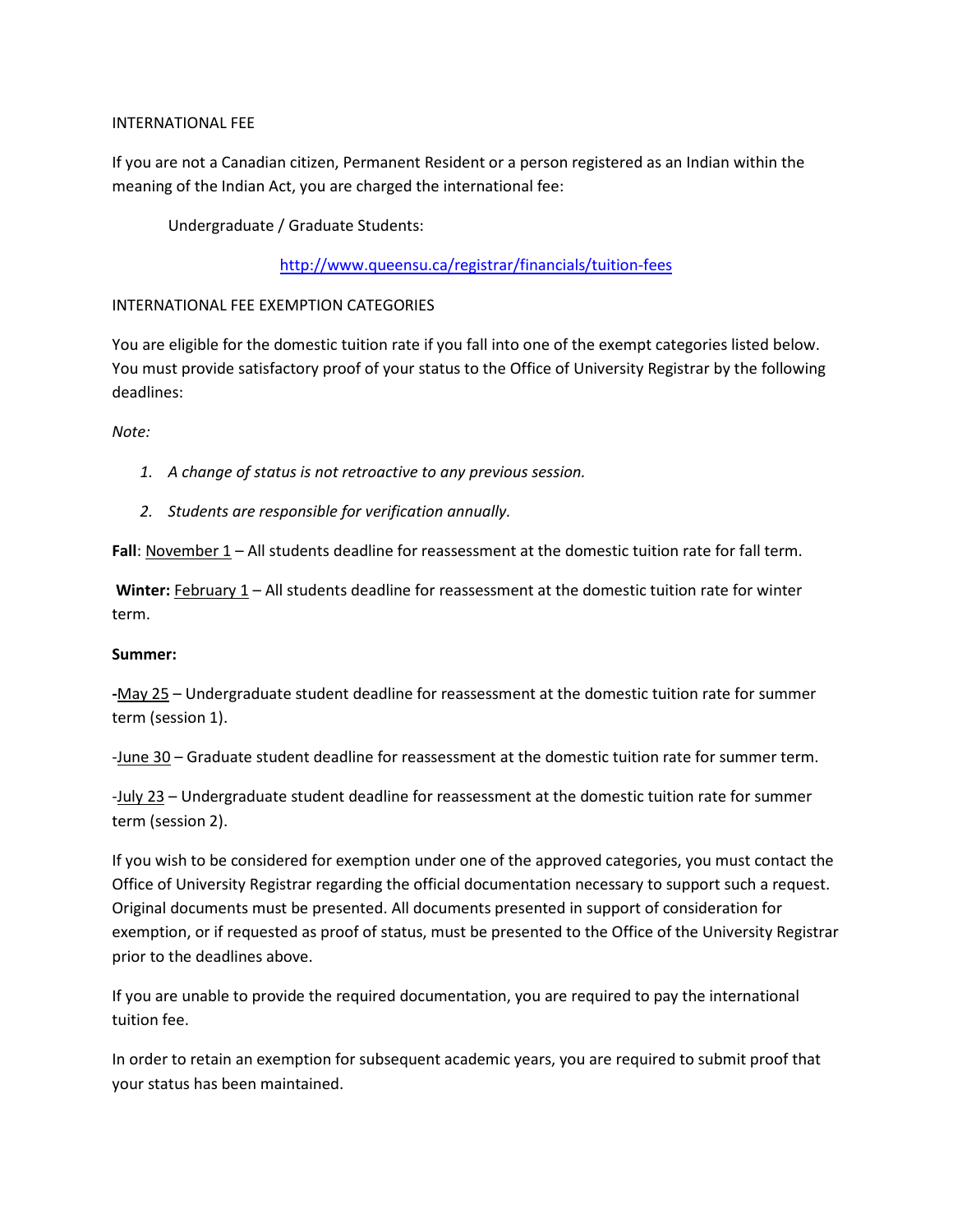If you present acceptable documentation for exemption from the international tuition fee, and this documentation contains an expiry date, it is your responsibility to bring updated documentation to the Office of the University Registrar. This must be done to maintain your exemption.

# ELIGIBLE STUDENTS

- 1. Canadian citizens. A citizen of Canada within the meaning of the Citizenship Act, or a person registered as an Indian within the meaning of the Indian Act.
- 2. Permanent residents. A permanent resident within the meaning of the Immigration and Refugee Protection Act:
	- a. A person who has been granted permanent resident status and has not had that status revoked; or
	- b. A person who has been approved "in-principle" for permanent resident status in Canada. Evidence of this is a letter which confirms that Citizenship and Immigration Canada has determined that he/she is eligible for immigration to Canada or meets the eligibility requirements to apply for permanent resident status in Canada. Such letters must be dated and presented prior to the dates listed above.

## ELIGIBLE INTERNATIONAL STUDENTS

The status of all international students who are eligible must be fully documented and valid during the academic period for which they have been granted domestic fee status.

An international student is eligible for domestic fee status if that student falls within any of the following categories:

- a. A person who is the dependent\* of a Canadian citizen or permanent resident of Canada.
- b. A visitor, and his/her dependents\*, who is authorized to work in Canada having been issued a work permit. The following students are excluded from this category:
	- i. A visitor who is a graduate teaching assistant;
	- ii. An international student holding a work permit to complete his/her co-op, internship or medical residency employment;
	- iii. An international student holding an open work permit for post-graduate work (usually for up to three years of work opportunities upon graduation);
	- iv. An international student whose spouse or common-law partner has received a work permit as a result of the international student holding a valid Study Permit;
	- v. An international student holding an "Off-Campus Work Permit."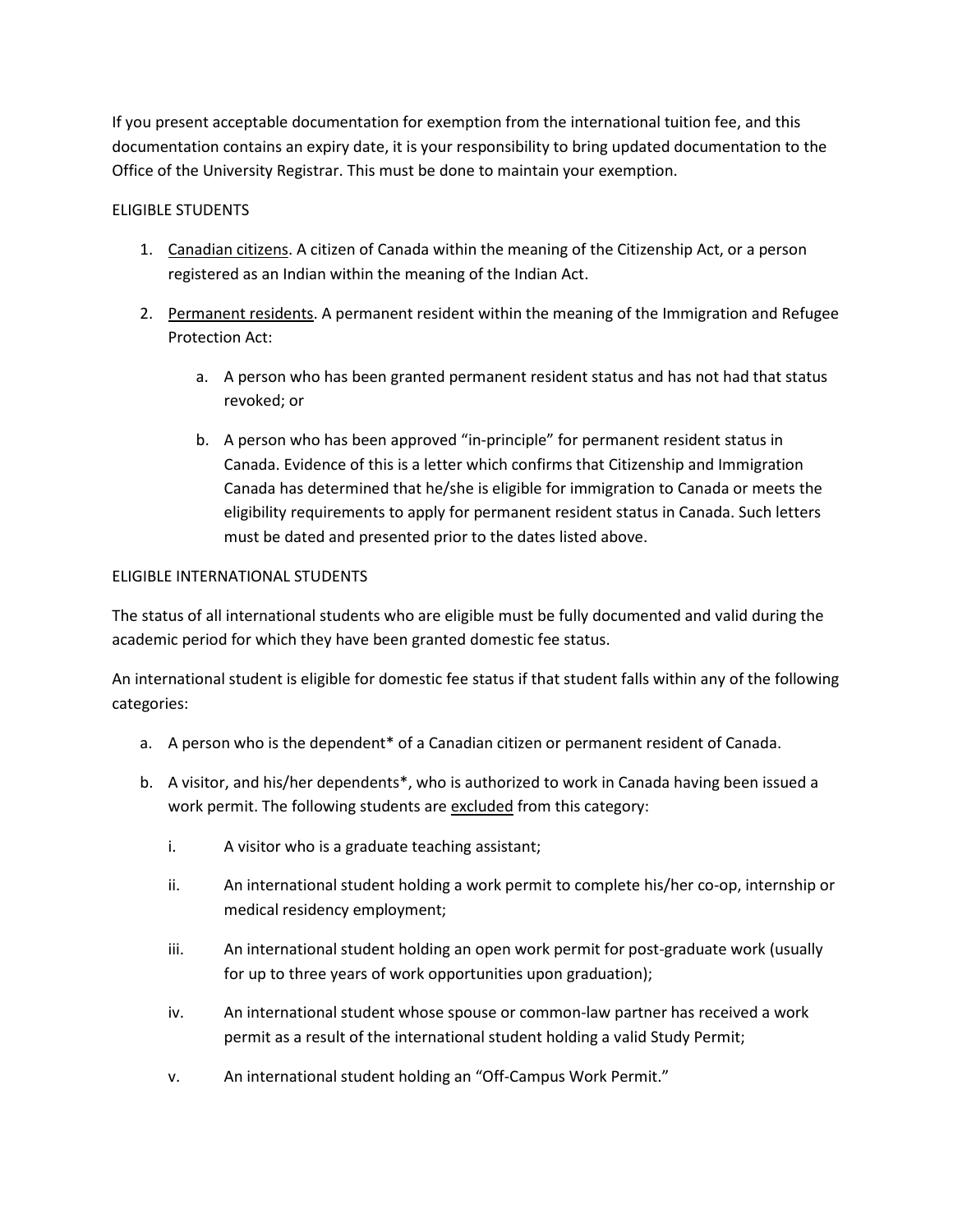- c. A visitor who is admitted to and remaining in Canada with official accreditation from the Canadian Department of Foreign Affairs and International Trade, who has entered Canada, or is in Canada, to carry out his/her official duties as:
	- i. A diplomatic or consular officer;
	- ii. Or as a Canadian government-accredited representative or official of a country other than Canada, of the United Nations or any of it agencies, of any intergovernmental organizations of which Canada is a member;
	- iii. Or as a dependent\* or a member of the staff of any such diplomat, consular officer; representatives or official accredited to Canada by the Canadian government;
	- iv. Or a member of a foreign military force or of a civilian component; thereof admitted to Canada under the Visiting Forces Act or any dependents\* of such personnel.

\*A dependent is defined as:

a. A spouse;

b. A common-law partner (an affidavit signed by both spouses, confirming that they are living together in a conjugal relationship for not less than three years, or that they are living together in a conjugal relationship and are raising any children of whom they both are the natural or adopted parent, is required to verify common-law status);

c. A dependent child or the dependent child of a spouse or common-law partner;

d. A dependent child of the dependent child referred to above.

A dependent child is a child who is a biological child who has not been adopted by a person other than the spouse or common-law partner, or an adopted child; and who is in one of the following situations of dependency:

- a. Under age 22 and not a spouse or common-law partner;
- b. enrolled continuously at a college, university or other educational institution and dependent substantially on the financial support of the parent since before age 22 or since becoming a spouse or common-law partner if that occurred before age 22; or
- c. A person with a disability who has been financially supported substantially by his or her parents, and who is unable to be self-supporting because of the disability.

#### PROTECTED PERSONS

A person, and his/her dependents, who: